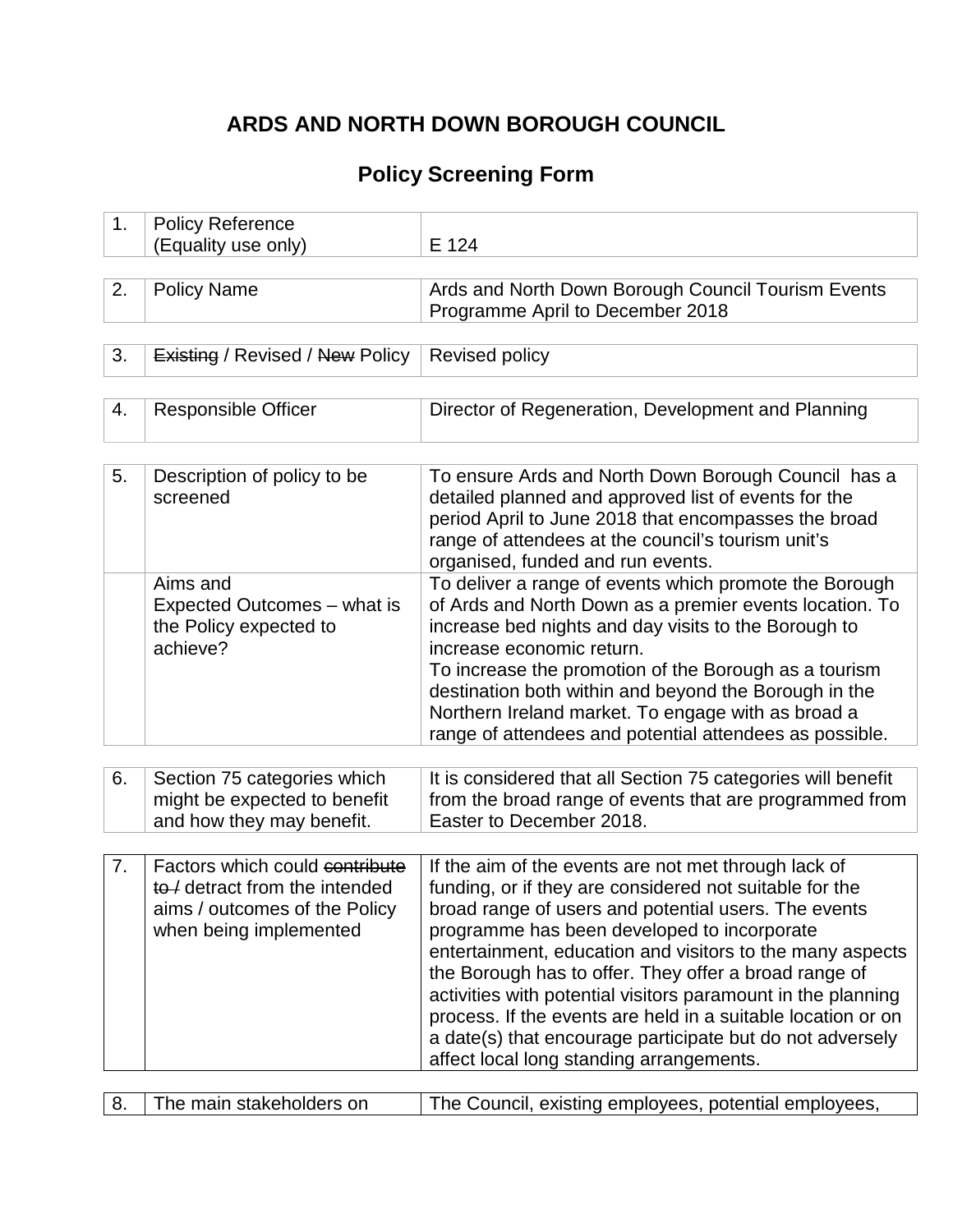| whom the policy will impact.       | residents, visitors and businesses within the Borough,    |
|------------------------------------|-----------------------------------------------------------|
| For example, Employees,            | service providers and potential providers and attendees   |
| <b>Potential Service Users and</b> | at events.                                                |
| <b>Community Groups</b>            | Tourism NI, Department of Agriculture, Environment and    |
| Consider the internal and          | Rural Affairs (DAERA), Royal Scottish Pipe Band           |
| external impacts (either actual    | Association and Ulster Scots Agency as potential funders. |
| or potential) and comment, or      |                                                           |
| list, information where            |                                                           |
| appropriate                        |                                                           |

| 9. | Please provide details of other policies which have a bearing on this one. |                             |
|----|----------------------------------------------------------------------------|-----------------------------|
|    | Policies:                                                                  | Owned by:                   |
|    | <b>E4 Tourism Events Grant Policy</b>                                      | Ards and North Down Borough |
|    | E42 Battle of Britain Event September 2015                                 | Council                     |
|    | E61 Ards and North Down Borough Council Tourism                            |                             |
|    | Event Plan 2016-2017                                                       |                             |
|    | E 95 Ards and North Down Borough Council tourism                           |                             |
|    | Event Plan 2017 - 2018                                                     |                             |

| 10.1 | completion in relation to: | Available evidence (quantitative and qualitative) considered as important to encourage |  |
|------|----------------------------|----------------------------------------------------------------------------------------|--|
|      | <b>Religious Belief</b>    | The range of events is broad to ensure inclusion of all S75                            |  |
|      | <b>Political Opinion</b>   | categories. They are located across the Council area to                                |  |
|      | <b>Racial Group</b>        | encourage and engage residents and visitors to the Borough.                            |  |
|      | Age                        | Consideration is given to local arrangements on selected                               |  |
|      | <b>Marital Status</b>      | dates and these include potential church services, community                           |  |
|      | Sexual orientation         | events and previous similar events and evaluation of                                   |  |
|      | Men & Women generally      | outcomes.                                                                              |  |
|      | <b>Disability</b>          | Limited S75 data on participants from previous event surveys                           |  |
|      | <b>Dependents</b>          | and Borough profile from NIRSA and NINIS.                                              |  |
|      |                            | Data of sampled attendees includes age, gender, disability                             |  |
|      |                            | and dependents accompanying visitors to the events.                                    |  |

| 11.1 |                          | Based on data previously provided what are the needs, experiences and priorities for each<br>of the following categories, in relation to this policy/decision?                                                                                                                       |  |
|------|--------------------------|--------------------------------------------------------------------------------------------------------------------------------------------------------------------------------------------------------------------------------------------------------------------------------------|--|
|      | <b>Religious Belief</b>  | The events in planning have considered the Borough profile,                                                                                                                                                                                                                          |  |
|      | <b>Political Opinion</b> | historical locations and local and regional events, demographic                                                                                                                                                                                                                      |  |
|      | <b>Racial Group</b>      | features of the Borough and other data to encourage<br>attendance and activities that will appeal in part or totally to a<br>broad range of individuals and groups.<br>The events, in planning, have considered and made<br>adjustments for young children, older people, those with |  |
|      | Age                      |                                                                                                                                                                                                                                                                                      |  |
|      | <b>Marital Status</b>    |                                                                                                                                                                                                                                                                                      |  |
|      | Sexual orientation       |                                                                                                                                                                                                                                                                                      |  |
|      | Men & Women generally    |                                                                                                                                                                                                                                                                                      |  |
|      | <b>Disability</b>        | dependents and those with a disability as well as those that are                                                                                                                                                                                                                     |  |
|      | <b>Dependents</b>        | held as part of a traditional religion ceremony or festival.                                                                                                                                                                                                                         |  |

**Does this Policy require an Equality Impact Assessment?**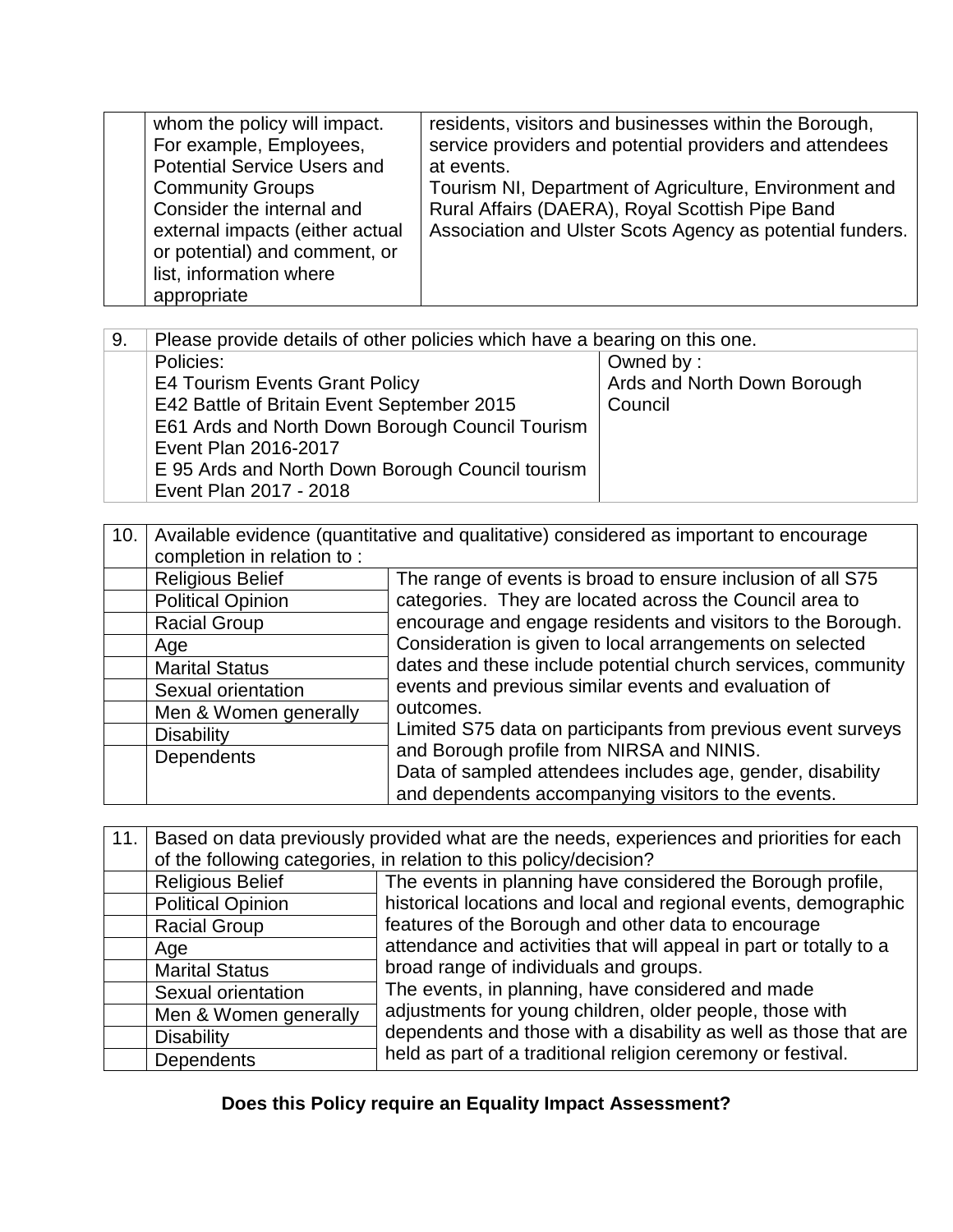| What is the likely impact on equality of opportunity for each of the Section 75 categories? |                                        |                  |
|---------------------------------------------------------------------------------------------|----------------------------------------|------------------|
|                                                                                             | Detail of Impact                       | Level of Impact  |
|                                                                                             |                                        | Minor/Major/None |
| <b>Religious Belief</b>                                                                     | The events programme has been          | Minor            |
| <b>Political Opinion</b>                                                                    | designed and agreed based on           |                  |
| <b>Racial Group</b>                                                                         | previous experience of events          |                  |
| Age                                                                                         | management, comments and               |                  |
| <b>Marital Status</b>                                                                       | complaints received in surveys and     |                  |
| Sexual orientation                                                                          | feedback.                              |                  |
| Men & Women                                                                                 | The programme in particular reflects   |                  |
| generally                                                                                   | the complaints received for the Easter |                  |
| <b>Disability</b>                                                                           | event in Newtownards 2017 where it     |                  |
| Dependents                                                                                  | was considered to clash with a church  |                  |
|                                                                                             | pilgrimage event in the town centre.   |                  |

2. Are there opportunities to better promote equality of opportunity for people within the Section 75 equality categories? If "Yes", provide details | If "No", provide details Religious Belief No, as this events programme has ensured equality of opportunity has been considered throughout the planning and delivery by considering the previous arrangements in both legacy councils and all events planned and delivered from April 2015. Political Opinion Racial Group Age Marital Status Sexual orientation Men & Women generally **Disability Dependents** 

3. To what extent is the Policy likely to impact on Good Relations between people of different religious belief, political opinion or racial group?

| Details of Impact<br>Level of Impact<br>Minor/Major/None<br>None. Tourism events do not directly address good relations.<br><b>Religious Belief</b><br>However, as the Council has a responsibility to promote good<br><b>Political Opinion</b><br>relations the programme includes, where appropriate,<br><b>Racial Group</b><br>initiatives and range of activities to educate and includes the<br>anticipated needs of a broad range of attendees. It ensures all<br>promotional material communicates accurately all relevant |  |  |
|-----------------------------------------------------------------------------------------------------------------------------------------------------------------------------------------------------------------------------------------------------------------------------------------------------------------------------------------------------------------------------------------------------------------------------------------------------------------------------------------------------------------------------------|--|--|
|                                                                                                                                                                                                                                                                                                                                                                                                                                                                                                                                   |  |  |
|                                                                                                                                                                                                                                                                                                                                                                                                                                                                                                                                   |  |  |
|                                                                                                                                                                                                                                                                                                                                                                                                                                                                                                                                   |  |  |
|                                                                                                                                                                                                                                                                                                                                                                                                                                                                                                                                   |  |  |
|                                                                                                                                                                                                                                                                                                                                                                                                                                                                                                                                   |  |  |
|                                                                                                                                                                                                                                                                                                                                                                                                                                                                                                                                   |  |  |
|                                                                                                                                                                                                                                                                                                                                                                                                                                                                                                                                   |  |  |
|                                                                                                                                                                                                                                                                                                                                                                                                                                                                                                                                   |  |  |
| event details including local, national and historical context.                                                                                                                                                                                                                                                                                                                                                                                                                                                                   |  |  |

| -4. | Are there opportunities to better promote Good Relations between people of different<br>religious belief, political opinion or racial group? |                                  |                                                    |
|-----|----------------------------------------------------------------------------------------------------------------------------------------------|----------------------------------|----------------------------------------------------|
|     |                                                                                                                                              | If "Yes" provide details         | If "No" provide details                            |
|     | <b>Religious Belief</b>                                                                                                                      |                                  | No, as the programme has been designed to consider |
|     | <b>Political Opinion</b>                                                                                                                     | the promotion of good relations. |                                                    |
|     | <b>Racial Group</b>                                                                                                                          |                                  |                                                    |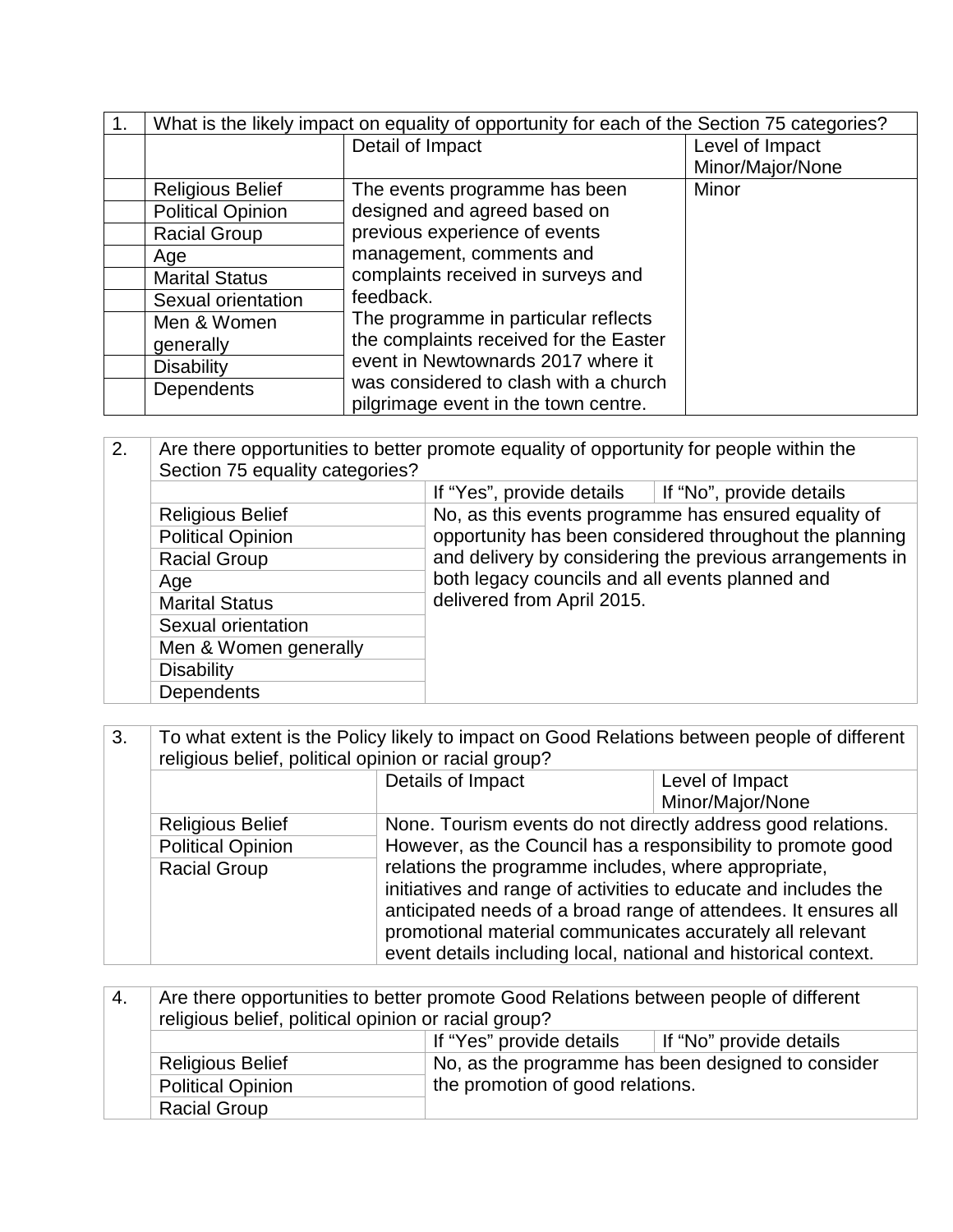### Additional Considerations

| <b>Multiple Identity Considerations</b>                                                                                                                                                                                                                                                                                      | Details of Impact or potential impact (Positive/Negative)                                                                                                                                                                                                                                                                                                                                                                                                                                |
|------------------------------------------------------------------------------------------------------------------------------------------------------------------------------------------------------------------------------------------------------------------------------------------------------------------------------|------------------------------------------------------------------------------------------------------------------------------------------------------------------------------------------------------------------------------------------------------------------------------------------------------------------------------------------------------------------------------------------------------------------------------------------------------------------------------------------|
| Are there any potential impacts<br>of the policy decision on people<br>with multiple identities?<br>(e.g. disabled minority ethnic<br>persons)<br>Where appropriate provide<br>details of data on the impact of<br>the policy on people with<br>multiple identities.<br>Specify relevant Section 75<br>categories concerned. | This policy has considered a range of multiple identities.<br>The events are open to all with reasonable adjustments<br>considered in the planning process and met where<br>appropriate where identified on the day. Activities and<br>arrangements for access, age of attendees, parking etc.<br>consider the broad range of potential attendees.<br>Activities at some events are identified for younger or<br>older age groups or quieter areas for those who have<br>specific needs. |

#### **Disability Discrimination Order (NI) 2006**

| Does this proposed policy<br>provide an opportunity to:                                                                                                               | Yes / No | Explain your reasoning:                                                                                                                                                                                                                                                                                                                                                                                                                  |
|-----------------------------------------------------------------------------------------------------------------------------------------------------------------------|----------|------------------------------------------------------------------------------------------------------------------------------------------------------------------------------------------------------------------------------------------------------------------------------------------------------------------------------------------------------------------------------------------------------------------------------------------|
| better promote positive<br>$\blacksquare$<br>attitudes towards disabled<br>people<br>increase participation by<br>$\blacksquare$<br>disabled people in public<br>life | Yes      | This policy will ensure the needs of those<br>with a disability are addressed through<br>ensuring a disability audit is carried out<br>and appropriate reasonable adjustments<br>made or areas of caution highlighted.<br>Individuals will be informed in all literature<br>and on the website that where a specific<br>need exists this will be considered in<br>advance. Quiet areas are available at<br>larger events where possible. |

## Monitoring Arrangements

Section 75 places a requirement on the Council to have equality monitoring arrangements in place in order to assess the impact of policies and services, help identify barriers to fair participation and to better promote equality of opportunity.

|  | Outline what data you could       | Some data will be collected as an integral part of the |
|--|-----------------------------------|--------------------------------------------------------|
|  | collect in the future in order to | objective to increase the Councils Tourism             |
|  | monitor the impact of this        | customer/visitor database.                             |
|  | policy / decision on equality,    | Where appropriate this will include S75 dimensions. In |
|  | good relations and disability     | particular, data on disability, dependents and carers  |
|  | duties                            | attending, age of attendees and gender.                |
|  |                                   |                                                        |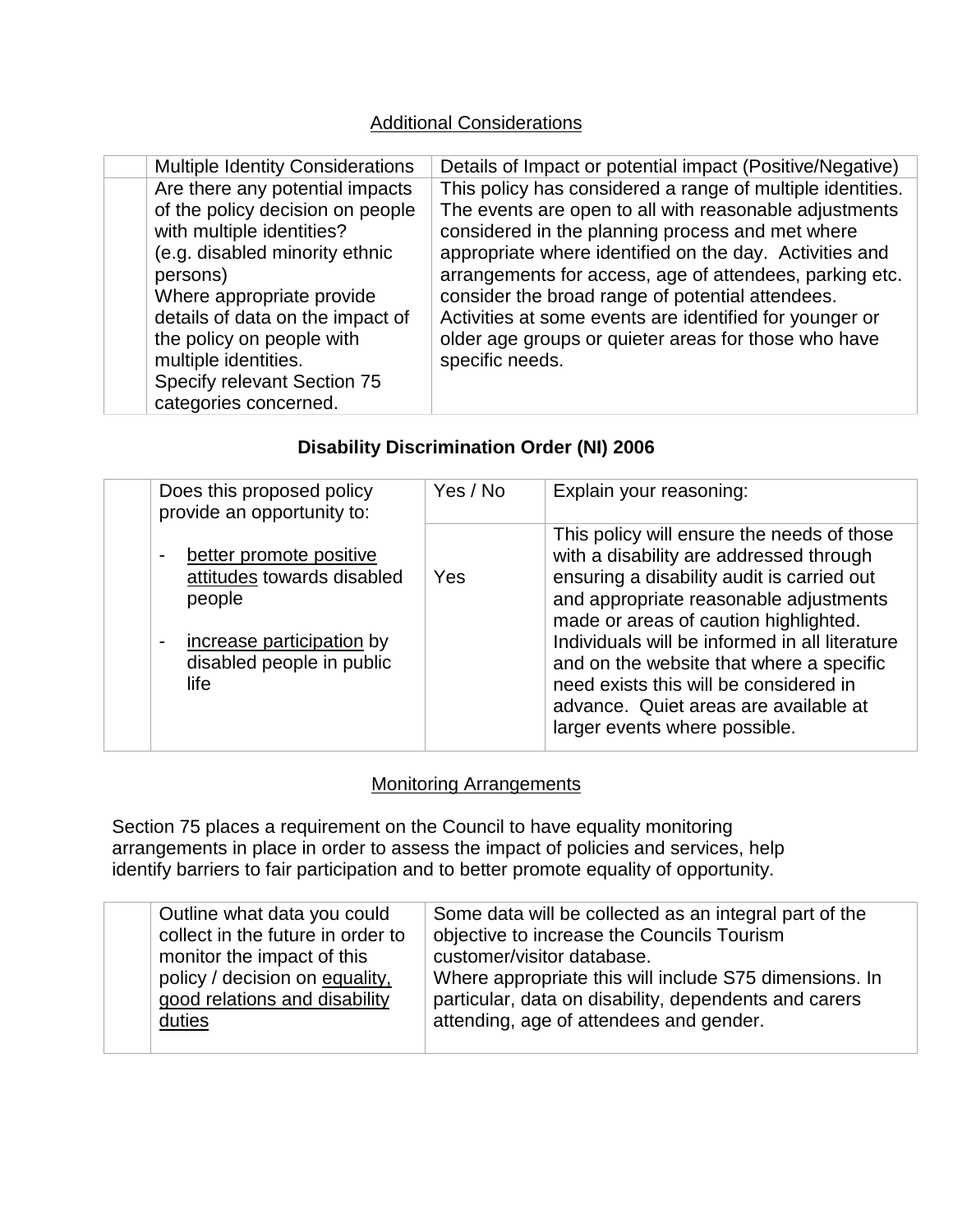#### Consideration of Human Rights

The Human Rights Act 1998 brings the European Convention on Human Rights (ECHR) into UK and, therefore, Northern Ireland. Indicate below any potential *adverse impacts* that the policy / decision may have in relation to human rights issues

| Article 2  |                |
|------------|----------------|
| Article 3  |                |
|            |                |
| Article 4  |                |
| Article 5  |                |
| Article 6  |                |
| Article 7  |                |
|            |                |
| Article 8  |                |
|            |                |
| Article 9  |                |
|            |                |
| Article 10 |                |
| Article 11 |                |
|            |                |
| Article 12 |                |
| Article 14 |                |
| Protocol 1 |                |
| Article 1  |                |
| Protocol 1 | <b>College</b> |
| Article 2  |                |
| Protocol 1 |                |
| Article 3  |                |
|            |                |

| Please explain any adverse impacts on<br>human rights that you have identified?                  |  |
|--------------------------------------------------------------------------------------------------|--|
| Please indicate any ways in which you<br>consider the policy positively promotes<br>Human Rights |  |

I can confirm that the proposed policy / decision have been screened for:-

| Equality of opportunity and good relations |
|--------------------------------------------|
| Disabilities duties; and                   |
| Human rights issues                        |

On the basis of the answers to the screening questions, I recommend that this policy / decision is:-